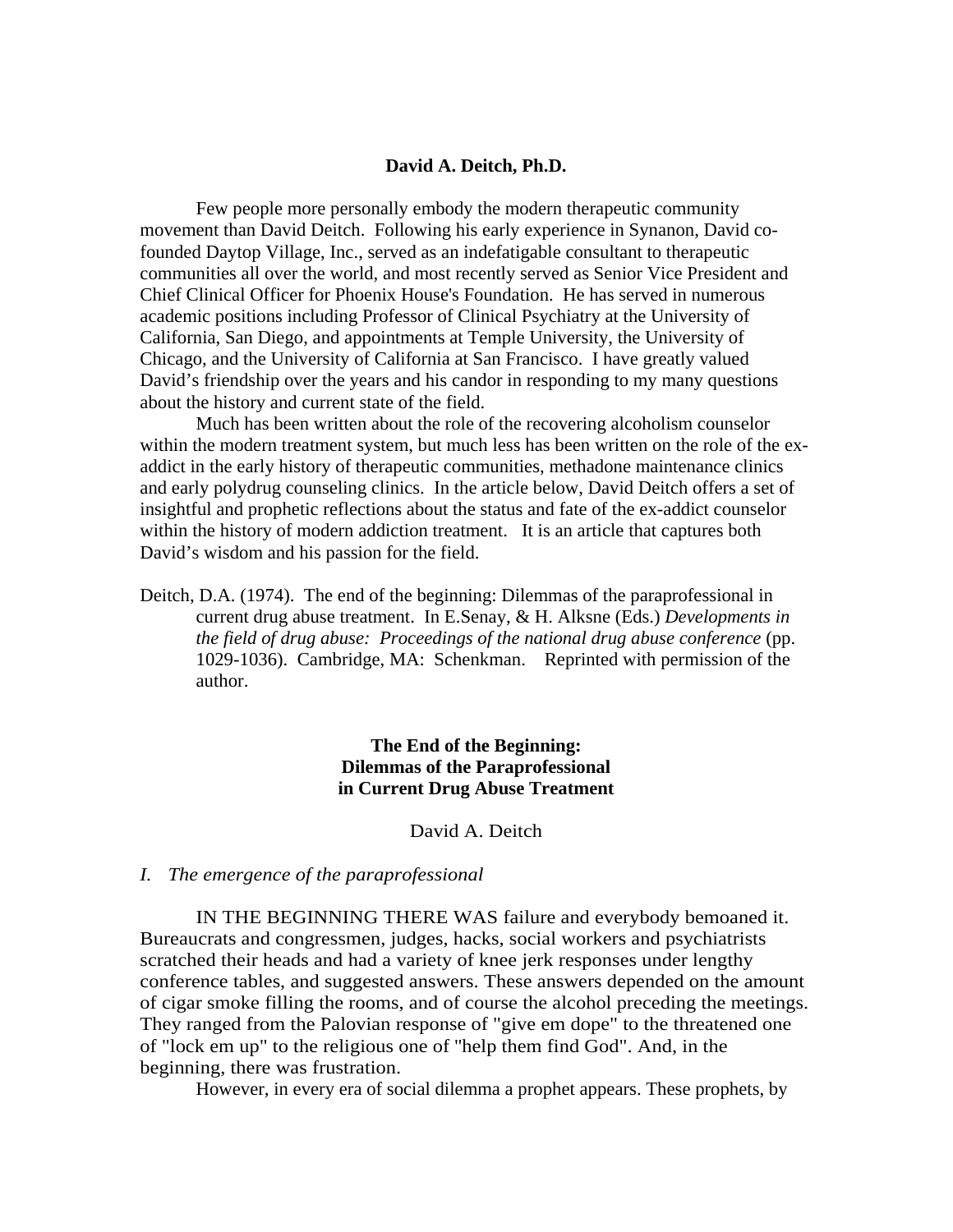necessity, are charismatic, disconfirm the answers of old, and use the failures of the past to gain the opportunity to try out new solutions. They generate new hope, and above all, new faith. This more or less is the background for the emergence of the paraprofessional in the field of narcotic addiction.

During the early 1960's, self-help communities emerged and were felt by some to be the most promising solution to the ever increasing problems of drug abuse. In these communities, former addicts assumed the roles ordinarily held by professionals, from the top of the hierarchy on down. The self-help Synanon and Daytop prototypes had a number of things going for them: a strong belief that only people with similar experiences were able to break through the drug and character encapsulation of most addicts, and that this had to occur in a residential setting, 24-hours a day, highly structured, "most function" environment. The clients were there because they chose to be, and entry could only occur through confession - in this instance, the admission of the sin of being irresponsible and stupid and the need to grow up.

In the beginning, there seemed to be little need to understand intrapsychic process or interpersonal dynamics. The group and peer confrontation, and an internal value system with little ambiguity were the modus operandi of the conversion-faith system that did, in fact, generate behavioral change for those clients who remained. Admittedly, not many remained of those who applied. But for those who did, the behavior shaping techniques utilized by this faith system did, in fact, produce characterological change. However, much of this change was only sustained by a conformity to and an ongoing affiliation with the faith system. It is with this background, and from these sources, that most of the paraprofessionals and paraprofessional urban drug treatment systems existing in this country had their origins.

Excitement attracts media, and because the new modalities were exciting and different, and because other more traditional methods were failing, media entered the scene and bestowed their mixed blessings. With the interest of media, and immense exposure, great success was attributed to therapeutic communities long before they had demonstrated this success. It is at this point, as a result of grass roots public concern about the spread of addiction, that money became available for extended treatment responses of new and differing kinds. And, as happened often in the past, those who were formerly disinclined to become involved in social psychological treatment issues had their interest whetted when money became plentiful. Thus, many couch-type entrepreneurial psychiatrists and others were recruited back into the business of treating narcotic addiction. Most of these quite naturally occupied managerial positions. And in smoky rooms all over the country, many of the new managers from the ranks of entrepreneurial psychiatry and psychology were busy having meetings with the zealous leaders of the new faith systems. The results of these discussions ranged from total rejection of the other, with the insistence that neither knew his business, or fledgling cooperation, prompted by the cured ex-addicts from the faith system gaining increasing media exposure, and the funding possibilities in the hands of the new managers. I do not mean to suggest that there was no concern for impact on or helping the consumer of these services, but rather like other historical union issues, personal gains had first to be worked out before effective cooperation could occur.

For the paraprofessional one of three things occurred when he left home base: 1. The paraprofessional was able to regenerate a treatment system along the same lines,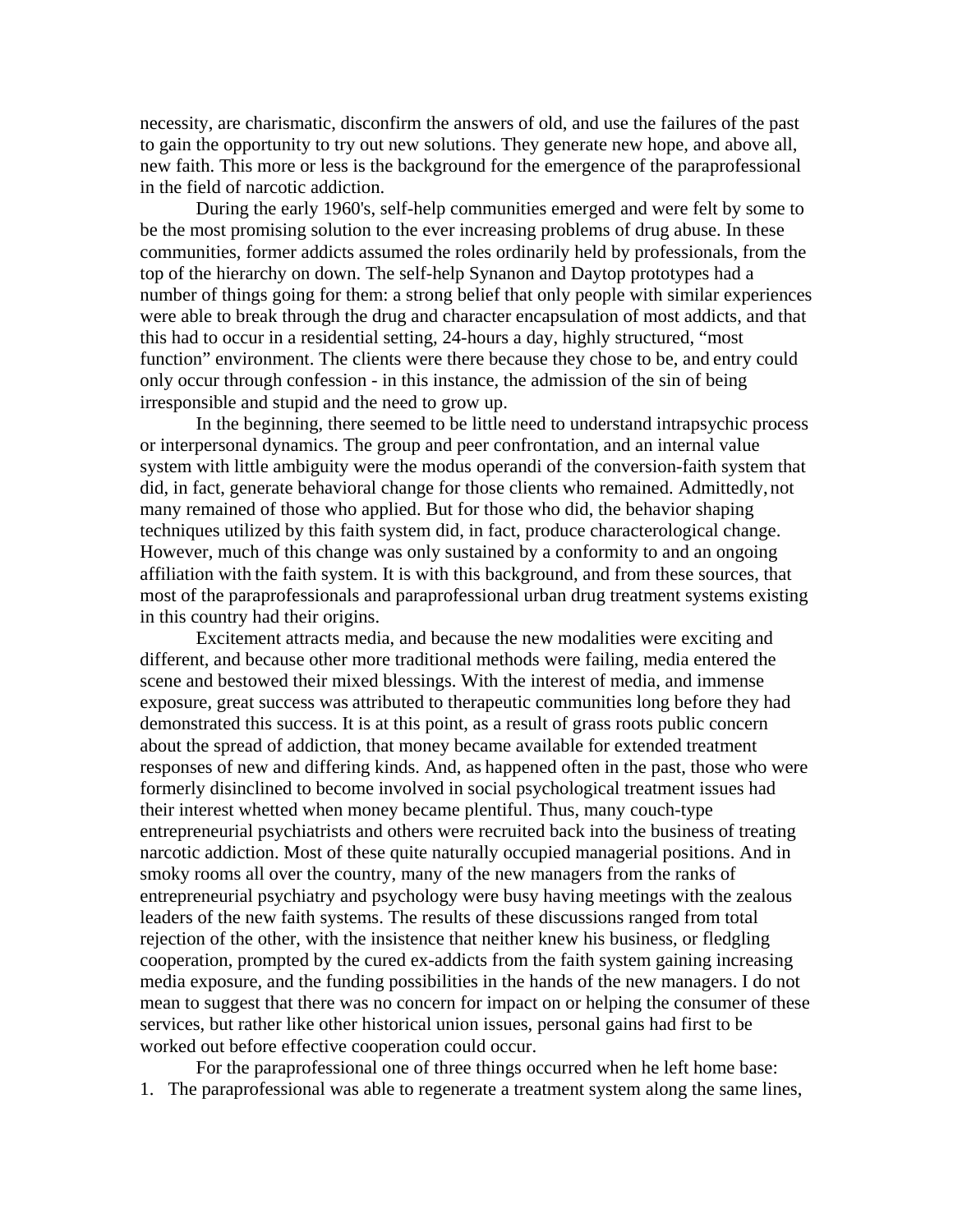with minor modifications of his former treatment experience. He was incorporated as a whole, with major responsibility.

2. He attempted movement into another bureaucratic system, without the supports of the familiar faith system, and failed to surmount his re-entry crisis. He had to face ambiguity; unique identity issues; etc. and then, more hazardous, a return to drugs.

3. Those who moved into a similar situation but through personal resiliency, circumstances, and the potential of upward mobility as a gratifying chance at social definition, survived and tried to bring to their new work situations the systems that they believed in, i.e. the ones that worked for me. Again in this latter instance, the individual, knowing what worked (for him, brought great conviction and certainty that this was the answer for others.

 Those paraprofessionals who left these systems to start others which were similar, generally, were able to offset the re-entry crisis which deals with the individual's unique identity instead of his communal identity, the capacity to deal with ambiguity, and the torture of identity crisis resulting from changing social roles and status. They were able to handle their re-entry crisis by movement into treatment roles where they could essentially bring the former faith system as a method of treatment with minor personal innovations. They were generally intuitive, innately skilled, and had leadership capabilities. They also had a critical substitute for more complicated training, zealousness. If one accepts the notion that the essential healing process in any therapeutic transaction is the amount of faith, conviction, and energy the therapist has in his system and can transmit to the client, it is not surprising that there are generally positive results, especially in a situation where nothing else seems to be available to offer hope. However, even acknowledging the contribution of this ingredient the difficulty is that for many a particular brand of zealousness may be toxic or simply not helpful. These difficulties did not go unnoticed by the paraprofessionals themselves.

 The next landmark was the appearance of methadone, which also had a great deal of controversy, and consequently, media exposure. The use of methadone was generally negatively critiqued, especially by those in paraprofessional roles at that time. However, the arguments wore thin as many from the methadone ranks began to demonstrate the capacity to remain free from illegal drugs and survive without other social failure. In addition, with the availability of a new modality now being supported by government and promulgated as having promise, many addicts who either disliked or could not respond to the former faith system modalities, or who essentially preferred methadone to other forms of treatment, made this preference known by increased enrollment in methadone programs. Many of the treatment managers of methadone programs and others of course, understood in short order, that methadone was not a panacea, and found that their usual attempts at generating social control, getting responsiveness from the clients, and general community agreement were insufficient. They looked to the magic that had been generated about the ex-addict, and began to both hire and use him in front lines work to create a sense of identification with the narcotic using methadone patient, and handle those tricky, potentially explosive situations in methadone clinics that they felt both inept to handle and wished to avoid. Who else then, but the exaddict paraprofessional, who himself felt he had all the answers, whom media suggested had the answers, and was enjoying the magical status of savior.

However, many of these treatment managers quickly saw that many of their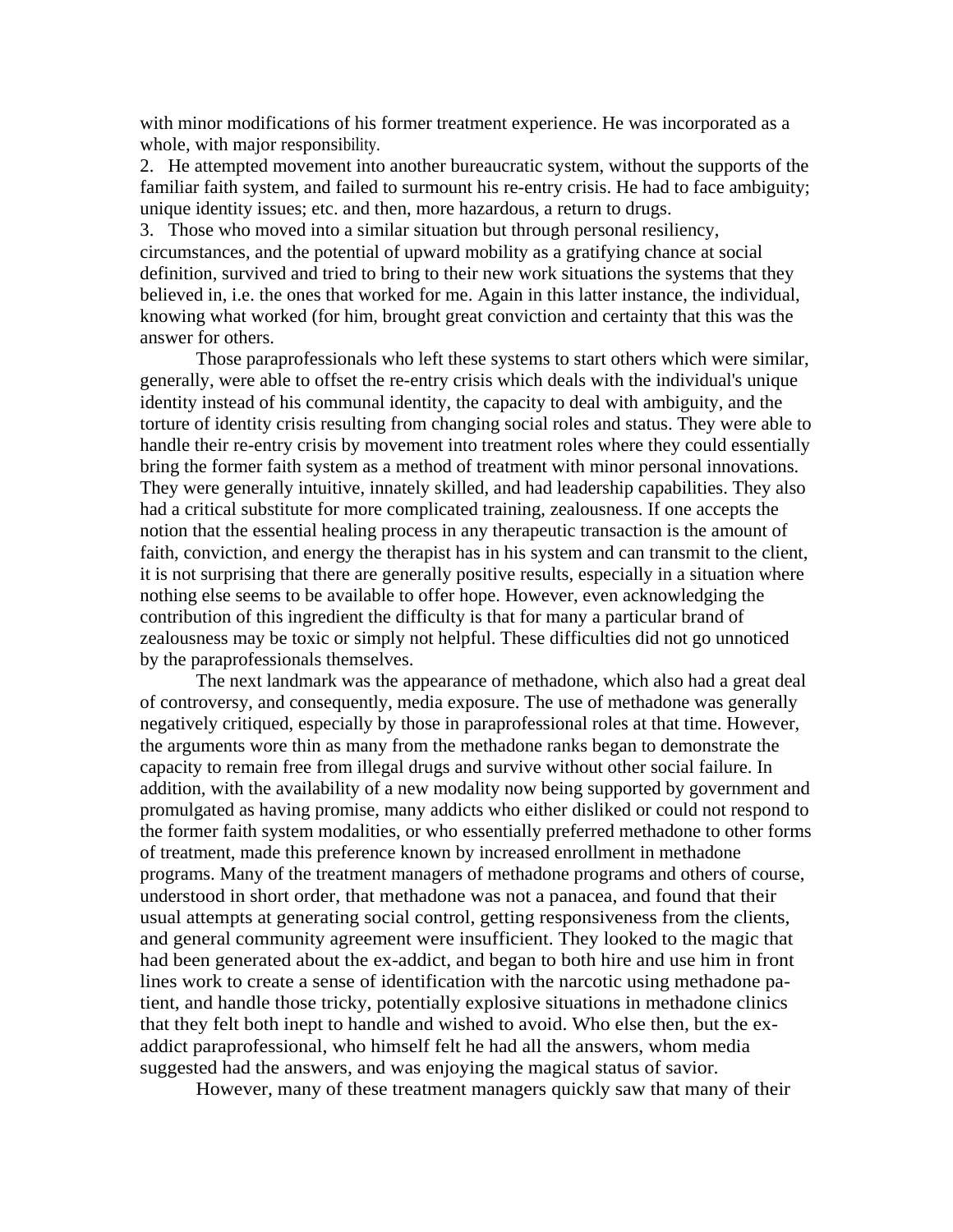methadone clients were unwilling to behave as change agents to implement the value code held by the managers, the culture, and government. Those ex-addicts treated in the faith system, therapeutic community, arenas emerged with a value code similar to that of the prevailing culture. In addition, it appeared that those ex-addicts generally, because of their lengthy residential nature, had developed experience in administrative tasks, group process, and a rigorous approach to deviance. Consequently, these were looked for and hired to fill counselor roles at the front lines and to assist in training of the methadone patients for similar roles.

Of course, as funding became increasingly available, more and more academically trained professionals saw for themselves a legitimate role and social opportunity in joining the war on addiction. As such, they brought with them acceptable academic training and limited clinical experience in this field. Initially, they usually occupied the writing, medicine dispensing and management roles. In most instances, when they first arrived, the paraprofessionals had been there before, were usually still there, and were most predominantly occupying the front lines. Inasmuch as the notion of the magical ex-addict curer has preceded them in media propaganda, and certainly because they felt initially tentative or uncertain about their role and how best to implement it, the professional who generally had little extensive exposure and experience in dealing with the addict, was inclined to seek out the paraprofessional and ask of him advice, tactics, his thinking, and hopefully his impressions so that they could help translate this information into treatment plans. Consequently, as new programs get funded, the ex-addict is sought out, his advice and information requested, listened to for a while and then, as the professional gains experience and competence, his attitude shifts to one of condescension when the paraprofessional attempts to make clinical input.

This is not always done out of disregard or malice. Often, it is due to the fact that the paraprofessionals know little academic, psychodynamic nomenclature or personality theory with which to stimulate his input. Consequently, he often retreated into silence. The professionals then wonder why the paraprofessional sometimes becomes angry and uncooperative.

### II. *Dilemmas of the Paraprofessional*

# A. *In Residential treatment settings:*

In the residential therapeutic community, paraprofessionals have had the comfort of a faith system which dictated in some detail how problem situations were to be handled, and hence zealousness could substitute for clinical skills. This zealousness, and the value system found in most therapeutic community's have been adequate as a behavior shaping technique at least for those who could accept this kind of faith system. Inasmuch as it is a controlled and structured environment, many of the crises that frequently occur in outpatient clinics are first mitigated against by social controls within the environment (peer pressures), and the religious belief that a demonstration of any behavior that violates the norms of that treatment community is the equivalent of not wanting help ("wishes to remain a sinner") and little concern or appreciation for the intrapsychic and situational process motivating this behavior is considered relevant.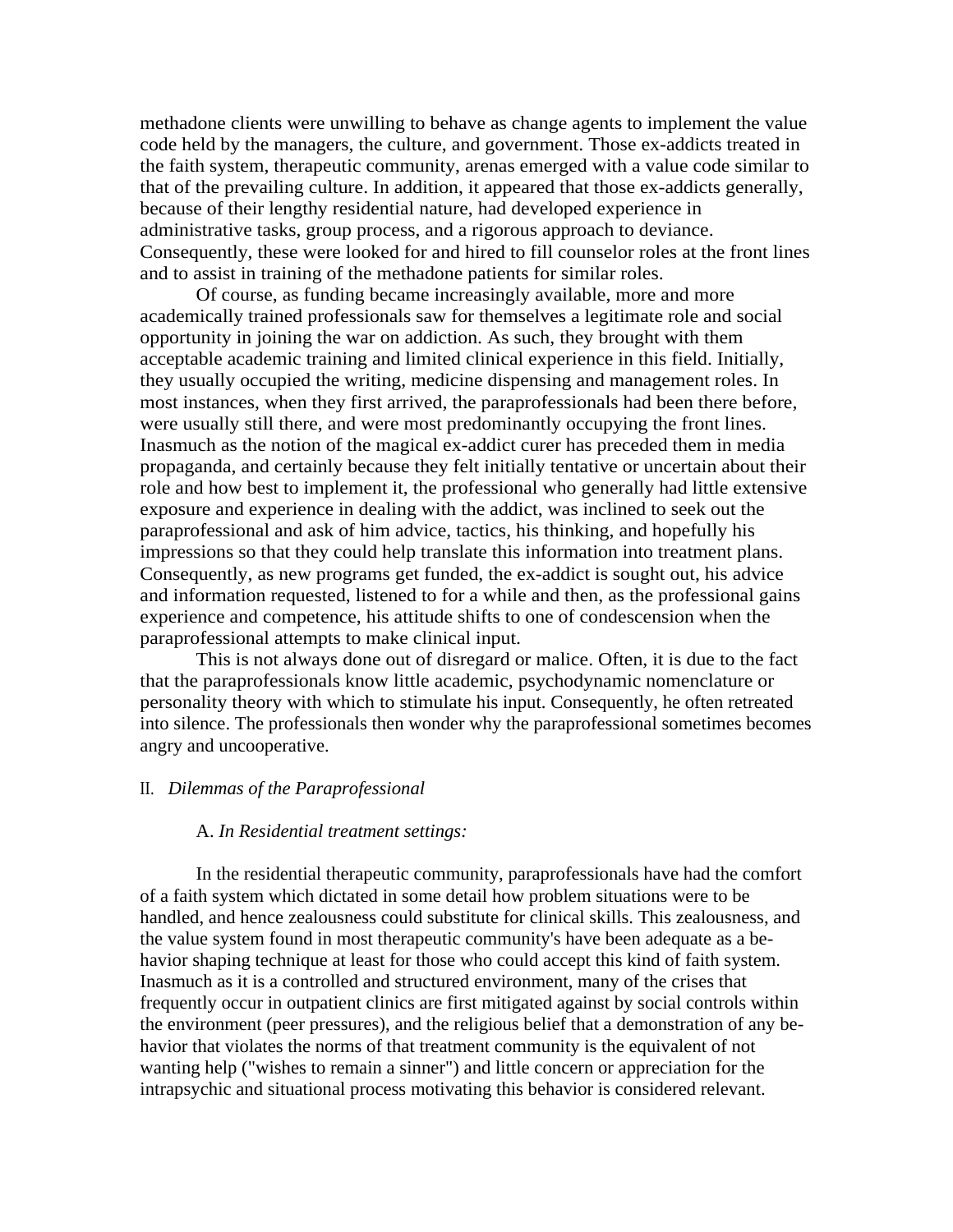Two major factors have occurred in the last five years which complicate the righteous response mechanisms found in most therapeutic communities. As I currently perceive the issues, they are: (i) a depletion in the rapid funding which permitted expansion in the therapeutic community. They resulted in the freezing of the lines of mobility within the structure which in the past were a seduction for clients to remain in treatment with these positions filled with careerists an important source of motivation for the client was lost. (ii) a major shift in the values of those entering the treatment situations, whereby many of the clients are less receptive to the method and its payoffs as a reason for staying in treatment. The faith system as treatment mechanism has been weakened, and the paraprofessional is left without the comfort of a model which dictates the handling of the problems which confront him. If there is no longer any one "right way", the paraprofessional may find himself in a situation where more complex assessment and intervention skills are required than he feels he possesses.

 The paraprofessional working in the residential therapeutic community, conforming to the former faith conversion system method, frequently did an excellent job of behavior shaping, especially with the older addict imprinted with the value system of the 1940's. However, the classic problem was and remains, re-entry, when the individual, faced with trying to determine his unique vs. communal identity, faced with the development of a new social definition (especially now that career ladders are filled) remains the source of greatest failure and difficulty. It is regarding this issue that most paraprofessionals with whom I am in contact, and agencies with whom I currently consult, exhibit their greatest frustration, fear, demoralization, and manifest the need for knowing something else. The above is also generally true for paraprofessional staff in those agencies dealing with the new adolescent. It is at this point that true appreciation of fears, conflicts, etc., and how they influence behavior are needed. One can argue that professional psychological training is unnecessary other than for situational crises (like psychotic states), and in the first phase of residential treatment may not be required. However, if the paraprofessional wishes to remain alive in the field, mobile, competent and increasing his skills, he needs additional clinical training and with such can probably do a far better job than others less experienced.

# B. *In Outpatient treatment settings:*

Those former addicts who generally demonstrate the capacity to function responsibly, are cooperative with management, generally identify with the treatment goals for the using addict, and who also see the opportunity of new social definition and mobility as treater, are the prime candidates for jobs in the new outpatient agencies. New treatment programs see him as a critical representative from the community in which the program exists, and view his identification and relationship with using addicts on the street as a valuable asset. After being hired, this paraprofessional is usually in the front lines and has primary contact with that uncertain, unpredictable client, and they must deal with this client without the benefit of the supportive controls of a structured residential environment. In addition, we ask this paraprofessional to give up those survival skills acquired in the turf (e.g. "if a guy sells me a wolf ticket I send him a gorilla ticket back") and in some magical way expect him to have other survival skills without the benefit of good clinical training. As a result, many paraprofessionals working with angry, violent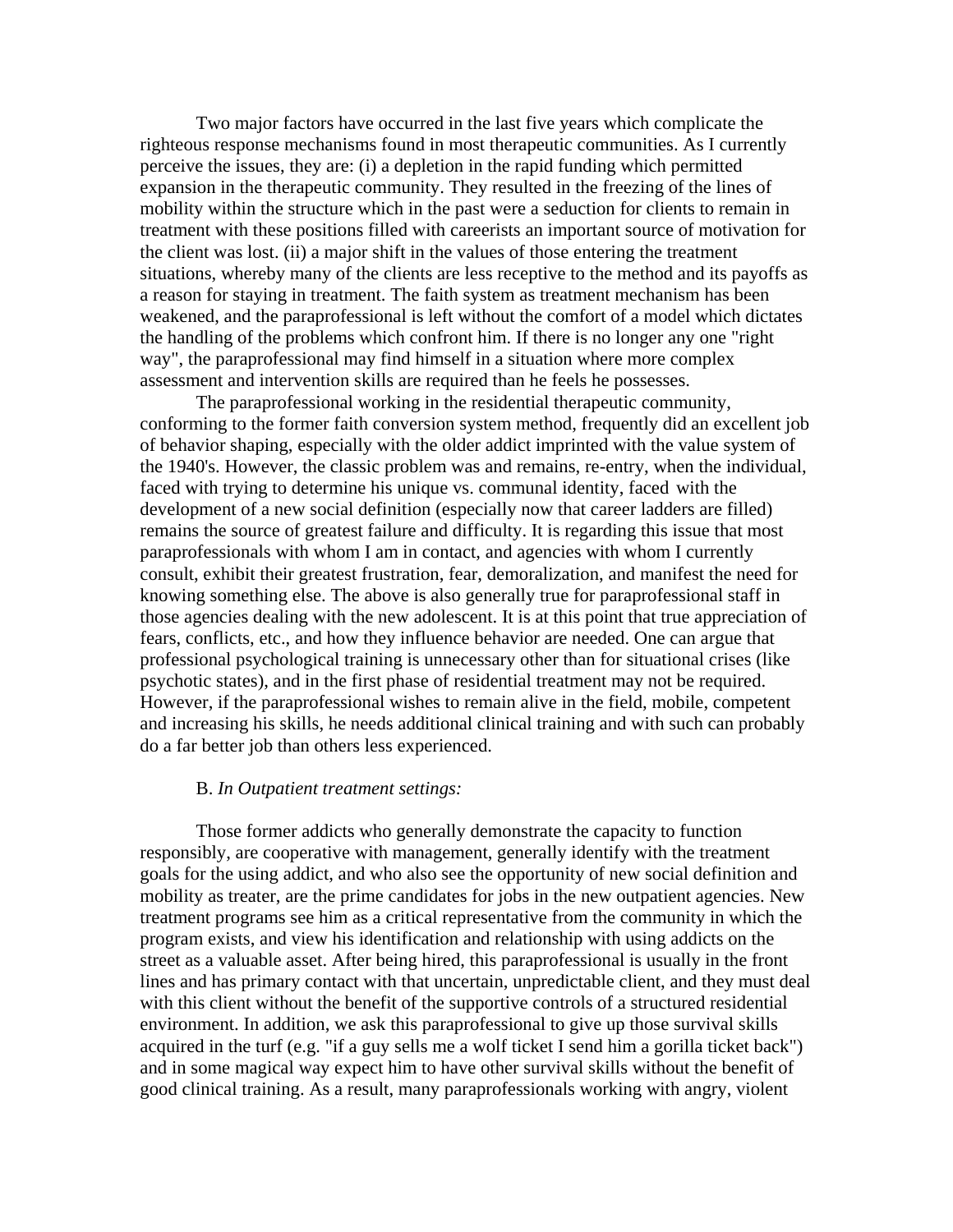prone, frustrated clients are asked to put their feelings aside, are not given new tools with which to respond, and bum out ... "After all, they are expendable and can't be totally trusted anyway". Why waste the time or the money on providing them with more substantive training to replace their street survival skills which we have so lightly asked them to give up. With this magical expectation on the ex-addict's innate resources, we frequently see in his front line activity the fact that if someone threatens to hit him as counselor and new professional, he is not supposed to behave in kind. That behavior is unprofessional. However, what skills and clinical training have we offered him to assess the potential for violence, to offset situational conflicts that might result in violence? Have we equipped him to be discerning about what might be borderline or pre-psychotic states with the potential for unpredictable regression? Have we assisted him to assess danger signals manifested symptomatically or interpersonally? Have we supported his hunger to be more adept at his job? Or have we fed into the temporary delusion that being an ex-addict makes him have the answers? Perhaps some of the things that made him well are not always appropriate to every other client. Thus he remains vulnerable to unending front line activity and protects us from the mess we tacitly choose to avoid.

It is also frequently true that this paraprofessional engages in conduct which is anathema to our professional ethics. After all, he often comes in late, sometimes he fails to appear at all, and of course occasionally he has sexual contact with clients. However, we overlook that we have often tacitly requested (relying on his commitment to help addicts) that he work far more hours than that which is generally expected of his other professional colleagues... Is not some form of blackmail a legitimate expectation? Have we bothered to train him adequately so that he knows the danger and potential consequences of acting out transference situations? And, of course, after a while, we really fail to listen to him at all, and suspect that we are now trapped by the fact that we hired him on contract for the initial reasons listed above, and he, in fact, cannot behave and conduct himself as a good case load counselor should, and wonder how we can terminate him without creating community explosions.

Let us, for a moment, take a look at what is often considered his counseling role. "Kindly inform the clients to give up their urine . . . monitor this process . . . fill out the tag for the urine sample . . . insist that the client fill out his weekly activities sheet ... by all means assist the nurse in getting rid of an alcohol intoxicated client, and, of course, any fights in the clinic". These, and other forms of social control, are the essential requisites of his role. Of course, he is frequently criticized if he is spending too much time talking to the clients - after all, he has another sixty urines to collect - and then, of course, he is criticized by management representatives for obviously doing a bad job because many of the clients are using heroin. Such are the difficulties that surround and confuse the arguments over his effectiveness. The fact that he fails to have many of the clients heroin free probably clouds our conscience and obscures the fact that we have asked him to occupy the front lines for a long time now, with little, if any, appreciable training either to make him increasingly effective or to provide mobility out of the trenches.

### III. *Conclusion*

While it is true that there are many paraprofessionals throughout the United States who gained access to management and significant treatment roles because of a vacuum in